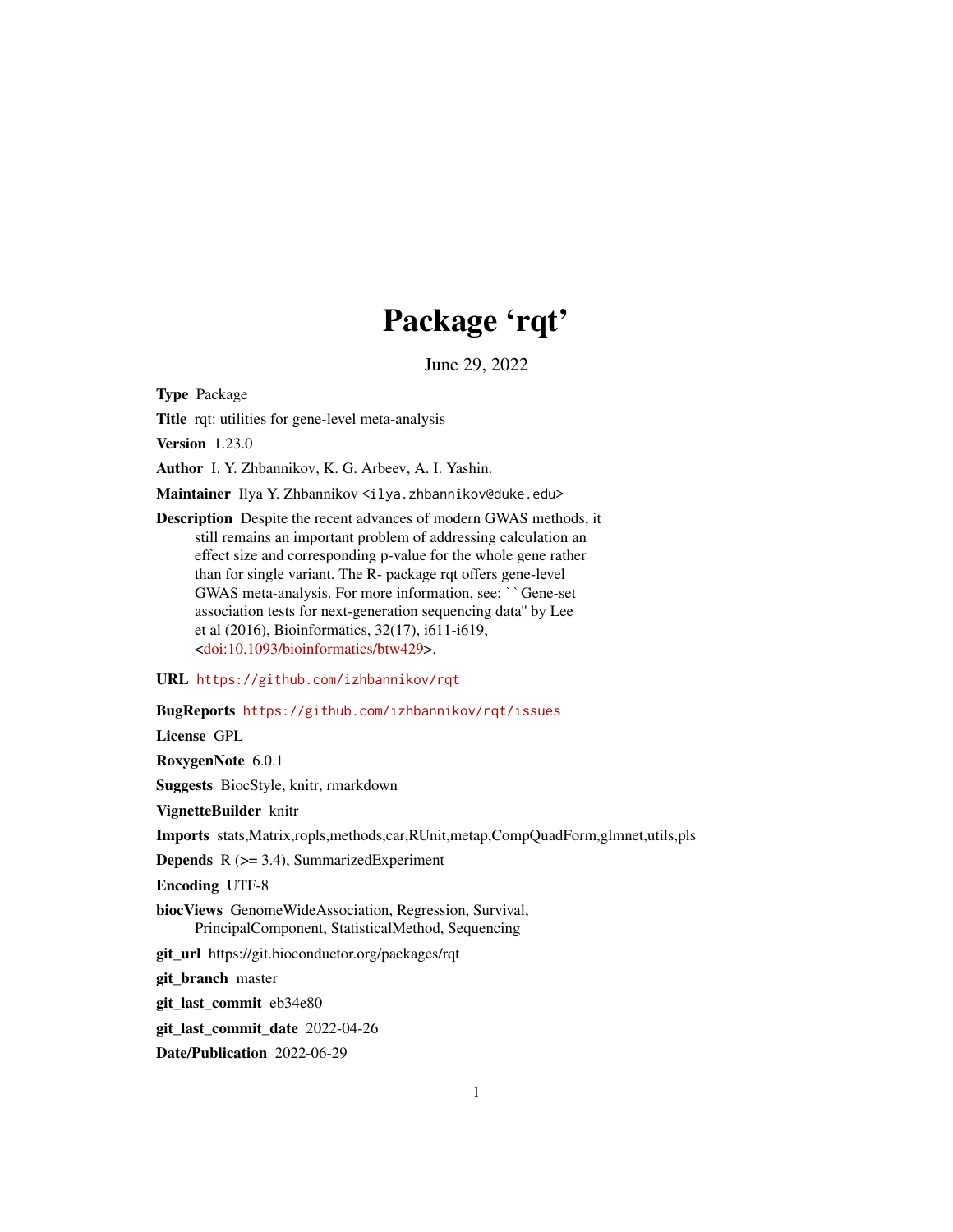# <span id="page-1-0"></span>R topics documented:

| Index | 13 |
|-------|----|

build.null.model *Applies linear of logistic regregression to the data.*

# Description

Applies linear of logistic regregression to the data.

# Usage

```
build.null.model(y, x, reg.family = "binomial", verbose = FALSE)
```
# Arguments

| У          | A vector with values of dependent variable (outcome).        |
|------------|--------------------------------------------------------------|
| X          | A data frame of covariates.                                  |
| reg.family | A regression family. Can be either "binomial" or "gaussian." |
| verbose    | Indicates verbosing output. Default: FALSE.                  |

# Value

A list of two: "S" - a dataframe with predictors and "fit" - an object returned by "glm" function.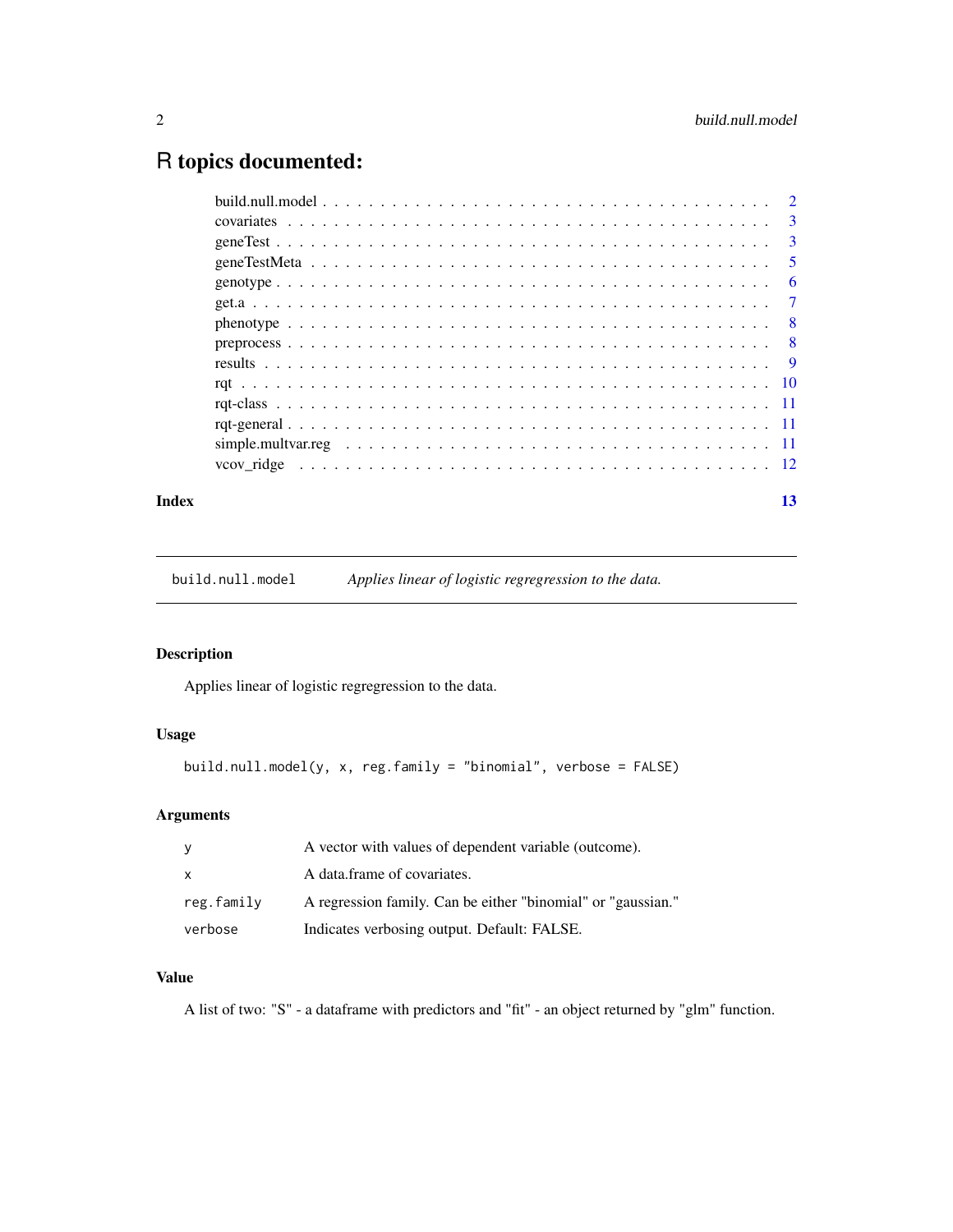<span id="page-2-0"></span>

This function performs an access to covariates

An accessor to covariates

#### Usage

covariates(obj)

## S4 method for signature 'rqt' covariates(obj)

# Arguments

obj An object of rqt class.

#### Value

covariates returns the covariates

# Examples

```
data <- data.matrix(read.table(system.file("extdata/test.bin1.dat",
package="rqt"), header=TRUE))
pheno <- data[,1]
geno <- data[, 2:dim(data)[2]]
colnames(geno) <- paste(seq(1, dim(geno)[2]))
geno.obj <- SummarizedExperiment(geno)
obj <- rqt(phenotype=pheno, genotype=geno.obj)
covariates(obj)
```
geneTest *This function performs a gene-level test based on combined effect sizes.*

#### Description

This function performs a gene-level test based on combined effect sizes.

geneTest This function performs a gene-level test based on combined effect sizes.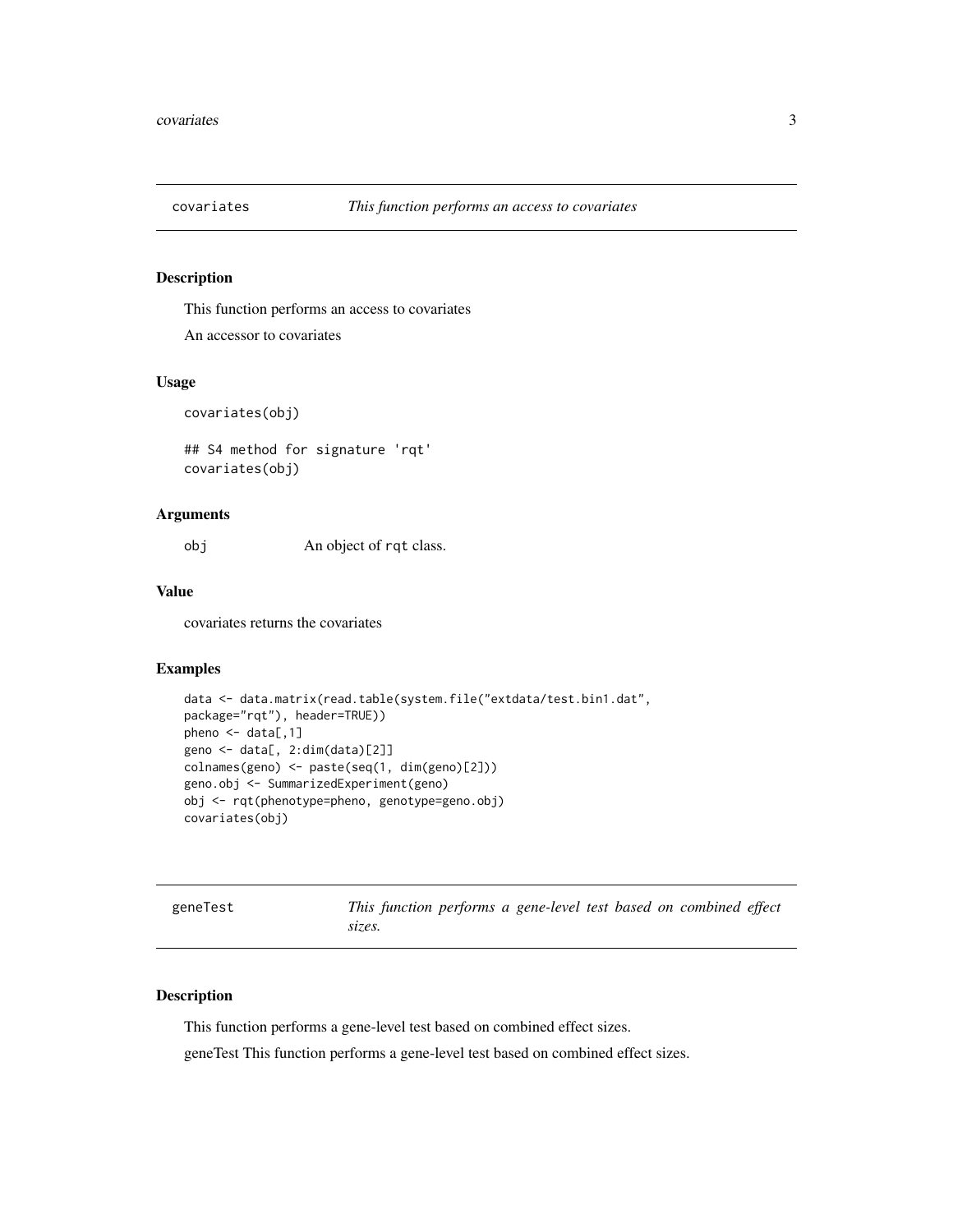# Usage

```
geneTest(obj, ...)
## S4 method for signature 'rqt'
geneTest(obj, perm = 0, STT = 0.2, weight = FALSE,
  cumvar.threshold = 75, out.type = "D", method = "pca",
  scaleData = FALSE, asym.pval = FALSE, penalty = 0.001,
  verbose = FALSE)
```
# Arguments

| obj              | Object of class rqt                                                                                                                                                                                                                                                                                                                       |  |  |
|------------------|-------------------------------------------------------------------------------------------------------------------------------------------------------------------------------------------------------------------------------------------------------------------------------------------------------------------------------------------|--|--|
| $\cdots$         | Additional parameters to pass to the function                                                                                                                                                                                                                                                                                             |  |  |
| perm             | Integer indicating the number of permutations to compute p-values. Default: 0.                                                                                                                                                                                                                                                            |  |  |
| <b>STT</b>       | Numeric indicating soft truncation threshold (STT) to convert to gamma pa-<br>rameter (must be $\leq$ 0.4). Needed for an optimal parameter a in Gamma-<br>distribution. Default: 0.2. See, for example, Fridley, et al 2013: "Soft truncation<br>thresholding for gene set analysis of RNA-seq data: Application to a vaccine<br>study". |  |  |
| weight           | Logical value. Indicates using weights (see Lee et al 2016). Default: FALSE.                                                                                                                                                                                                                                                              |  |  |
| cumvar.threshold |                                                                                                                                                                                                                                                                                                                                           |  |  |
|                  | Numeric value indicating the explained variance threshold for PCA-like meth-<br>ods. Default: 75                                                                                                                                                                                                                                          |  |  |
| out.type         | Character, indicating a type of phenotype. Possible values: D (dichotomous or<br>binary), C (continous or quantitative).                                                                                                                                                                                                                  |  |  |
| method           | Method used to reduce multicollinerity and account for LD. Default: pca. An-<br>other methods available: lasso, ridge, pls.                                                                                                                                                                                                               |  |  |
| scaleData        | A logic parameter (TRUE/FALSE) indicating scaling of the genotype dataset.                                                                                                                                                                                                                                                                |  |  |
| asym.pval        | Indicates Monte Carlo approximation for p-values. Default: FALSE.                                                                                                                                                                                                                                                                         |  |  |
| penalty          | A value of penalty parameter for LASSO/ridge regression. Default: 0.001                                                                                                                                                                                                                                                                   |  |  |
| verbose          | Indicates verbosing output. Default: FALSE.                                                                                                                                                                                                                                                                                               |  |  |

#### Value

Updated rqt object with result slot

#### Examples

```
data <- data.matrix(read.table(system.file("extdata/test.bin1.dat",
package="rqt"), header=TRUE))
pheno \leq data[,1]
geno <- data[, 2:dim(data)[2]]
colnames(geno) <- paste(seq(1, dim(geno)[2]))
geno.obj <- SummarizedExperiment(geno)
obj <- rqt(phenotype=pheno, genotype=geno.obj)
res <- geneTest(obj, method="pca", out.type = "D")
print(res)
```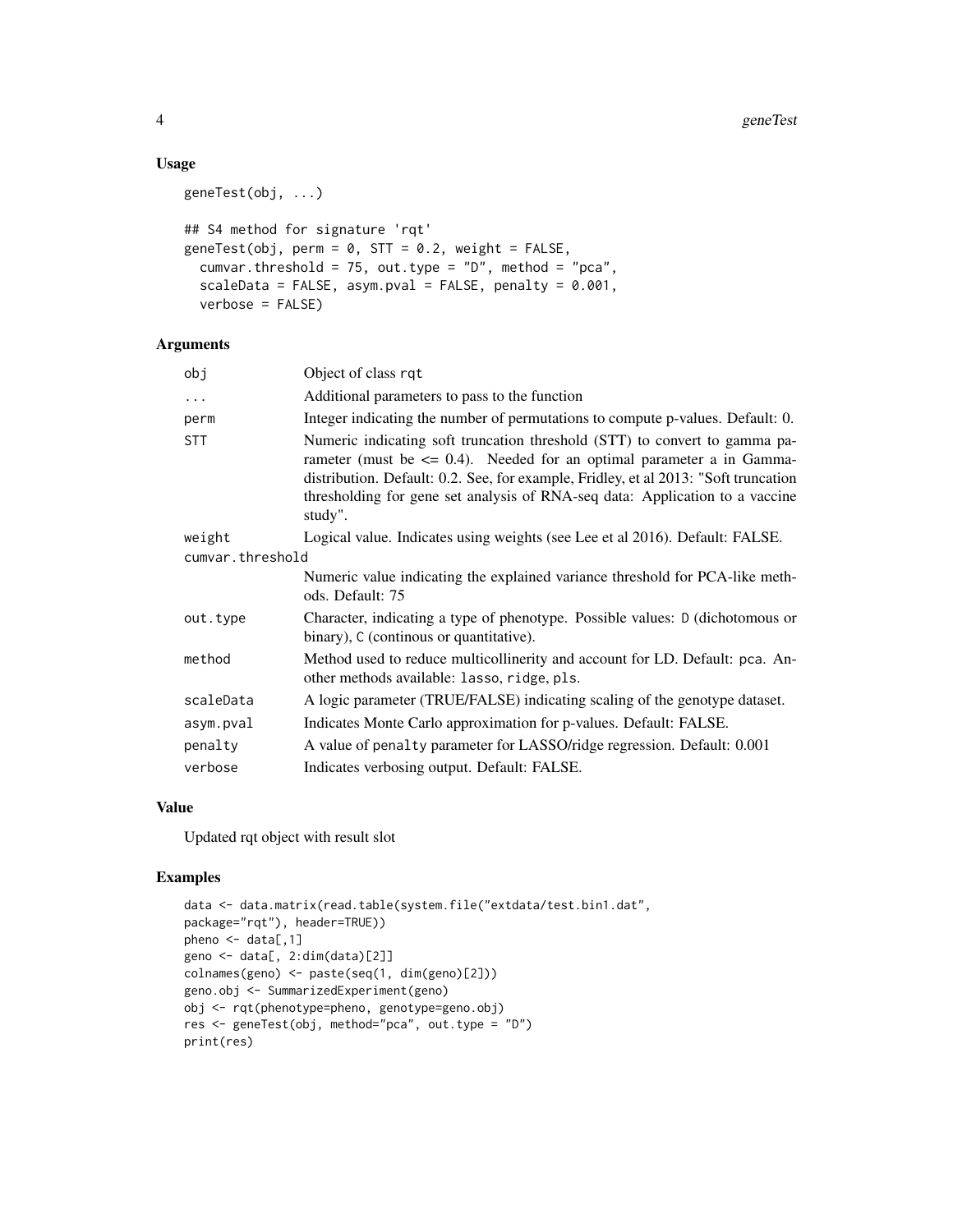<span id="page-4-0"></span>

This function performs a gene-level meta-analysis based on combined effect sizes.

This function performs a gene-level meta-analysis based on combined effect sizes.

# Usage

```
geneTestMeta(objects, ...)
```

```
## S4 method for signature 'list'
geneTestMeta(objects, perm = 0, STT = 0.2,
 weight = FALSE, cumvar.threshold = 75, out.type = "D", method = "pca",
  scaleData = FALSE, asym.pval = FALSE, comb.test = "wilkinson",
 penalty = 0.001, verbose = FALSE)
```
# Arguments

| objects          | List of objects of class rqt                                                                                                                                                                                                                                                                                                              |  |  |
|------------------|-------------------------------------------------------------------------------------------------------------------------------------------------------------------------------------------------------------------------------------------------------------------------------------------------------------------------------------------|--|--|
| $\ldots$         | Additional parameters to pass to the function                                                                                                                                                                                                                                                                                             |  |  |
| perm             | Integer indicating the number of permutations to compute p-values. Default: 0.                                                                                                                                                                                                                                                            |  |  |
| <b>STT</b>       | Numeric indicating soft truncation threshold (STT) to convert to gamma pa-<br>rameter (must be $\leq$ 0.4). Needed for an optimal parameter a in Gamma-<br>distribution. Default: 0.2. See, for example, Fridley, et al 2013: "Soft truncation<br>thresholding for gene set analysis of RNA-seq data: Application to a vaccine<br>study". |  |  |
| weight           | Logical value. Indicates using weights (see Lee et al 2016). Default: FALSE.                                                                                                                                                                                                                                                              |  |  |
| cumvar.threshold |                                                                                                                                                                                                                                                                                                                                           |  |  |
|                  | Numeric value indicating the explained variance threshold for PCA-like meth-<br>ods. Default: 75                                                                                                                                                                                                                                          |  |  |
| out.type         | Character, indicating a type of phenotype. Possible values: D (dichotomous or<br>binary), C (continous or quantitative).                                                                                                                                                                                                                  |  |  |
| method           | Method used to reduce multicollinerity and account for LD. Default: pca. An-<br>other methods available: lasso, ridge, pls.                                                                                                                                                                                                               |  |  |
| scaleData        | A logic parameter (TRUE/FALSE) indicating scaling of the genotype dataset.                                                                                                                                                                                                                                                                |  |  |
| asym.pval        | Indicates Monte Carlo approximation for p-values. Default: FALSE.                                                                                                                                                                                                                                                                         |  |  |
| comb.test        | Statistical test for combining p-values.                                                                                                                                                                                                                                                                                                  |  |  |
| penalty          | Value of penalty parameter for LASSO/ridge regression. Default: 0.001                                                                                                                                                                                                                                                                     |  |  |
| verbose          | Indicates verbosing output. Default: FALSE.                                                                                                                                                                                                                                                                                               |  |  |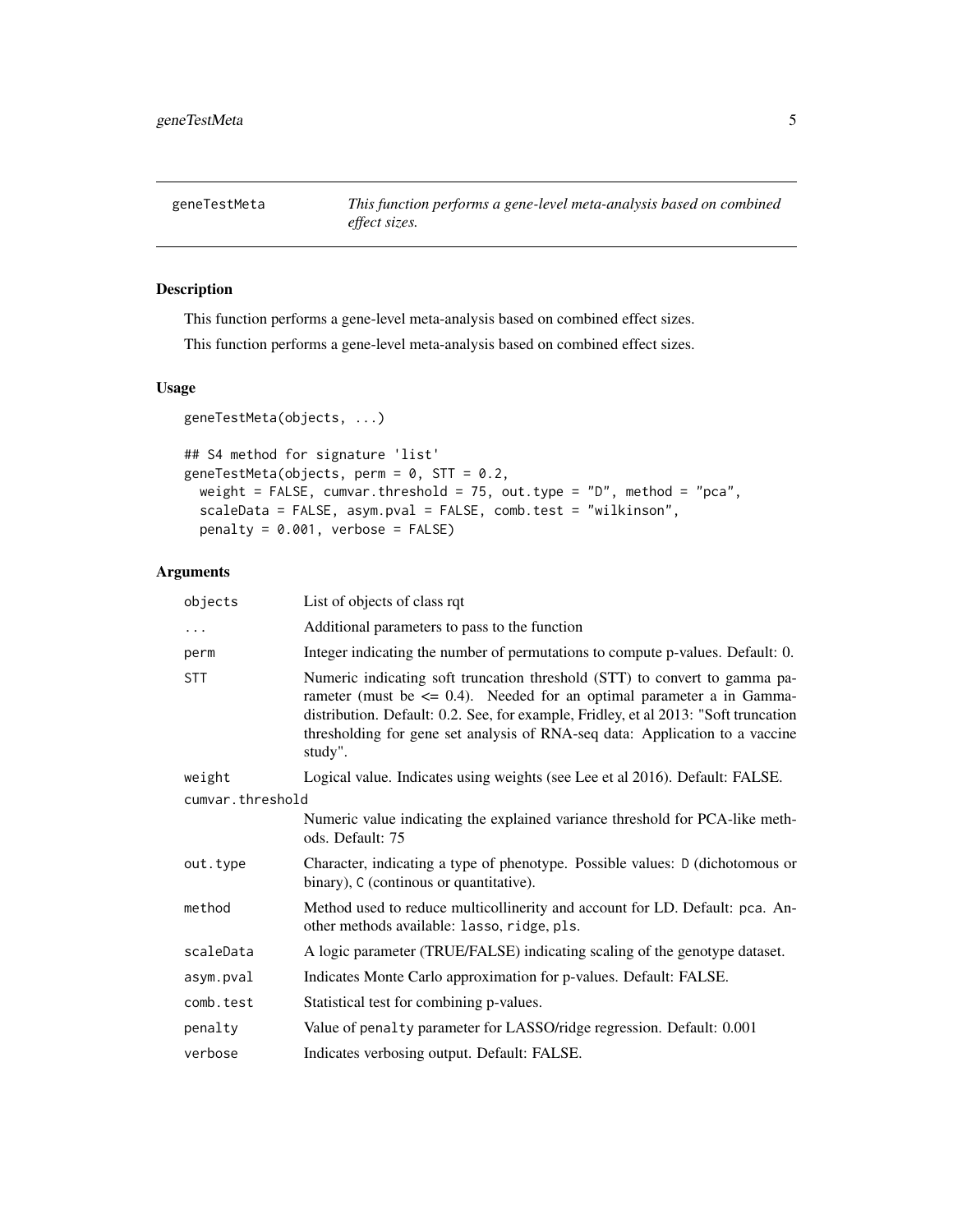# <span id="page-5-0"></span>Value

A list of two: (i) final.pvalue - a final p-value across all studies; (ii) pvalueList - p-values for each study;

A list of two: (i) final.pvalue - a final p-value across all studies; (ii) pvalueList - p-values for each study;

#### Examples

```
data1 <- data.matrix(read.table(system.file("extdata/phengen2.dat",
                                            package="rqt"), skip=1))
pheno \leq - data1[,1]
geno <- data1[, 2:dim(data1)[2]]
colnames(geno) <- paste(seq(1, dim(geno)[2]))
geno.obj <- SummarizedExperiment(geno)
obj1 <- rqt(phenotype=pheno, genotype=geno.obj)
data2 <- data.matrix(read.table(system.file("extdata/phengen3.dat",
                                            package="rqt"), skip=1))
pheno \leq - data2[,1]
geno <- data2[, 2:dim(data2)[2]]
colnames(geno) <- paste(seq(1, dim(geno)[2]))
geno.obj <- SummarizedExperiment(geno)
obj2 <- rqt(phenotype=pheno, genotype=geno.obj)
data3 <- data.matrix(read.table(system.file("extdata/phengen.dat",
                                            package="rqt"), skip=1))
pheno \leq - data3[,1]
geno <- data3[, 2:dim(data3)[2]]
colnames(geno) <- paste(seq(1, dim(geno)[2]))
geno.obj <- SummarizedExperiment(geno)
obj3 <- rqt(phenotype=pheno, genotype=geno.obj)
res.meta <- geneTestMeta(list(obj1, obj2, obj3))
print(res.meta)
```
genotype *This function performs an access to genotype.*

#### **Description**

This function performs an access to genotype.

A genotype accessor

#### Usage

genotype(obj)

## S4 method for signature 'rqt' genotype(obj)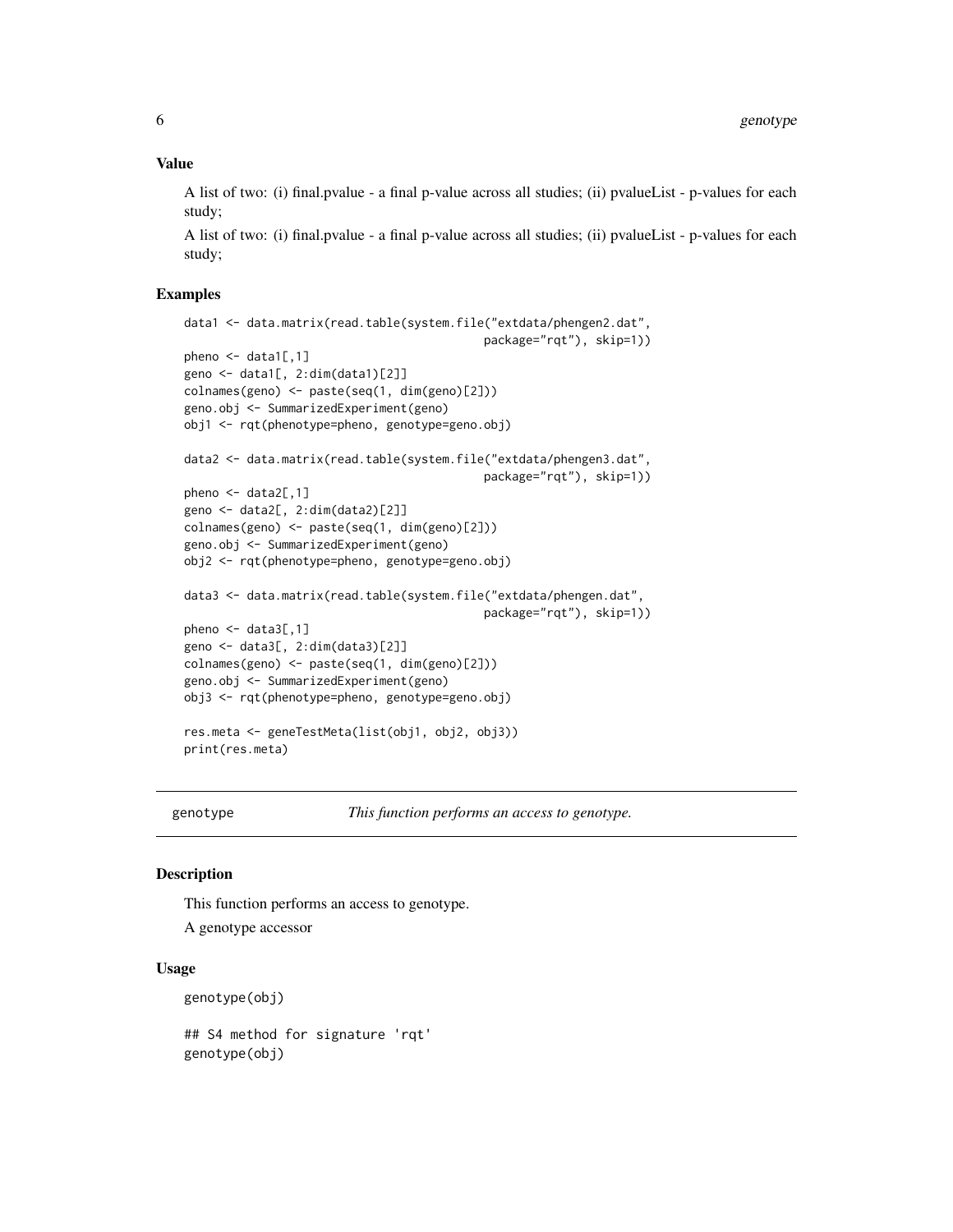<span id="page-6-0"></span>get.a  $\sim$  7

# Arguments

obj An object of rqt class.

# Value

genotype returns the genotype

# Examples

```
data <- data.matrix(read.table(system.file("extdata/test.bin1.dat",
package="rqt"), header=TRUE))
pheno <- data[,1]
geno <- data[, 2:dim(data)[2]]
colnames(geno) <- paste(seq(1, dim(geno)[2]))
geno.obj <- SummarizedExperiment(geno)
obj <- rqt(phenotype=pheno, genotype=geno.obj)
genotype(obj)
```
# get.a *Get a given STT*

# Description

Get a given STT

# Usage

 $get.a(L, STT = 0.2)$ 

# Arguments

|            | <b>TODO</b>                                                                                                 |
|------------|-------------------------------------------------------------------------------------------------------------|
| <b>STT</b> | Numeric indicating soft truncation threshold (STT) to convert to gamma param-<br>eter (must be $\leq$ 0.4). |

#### Value

a TODO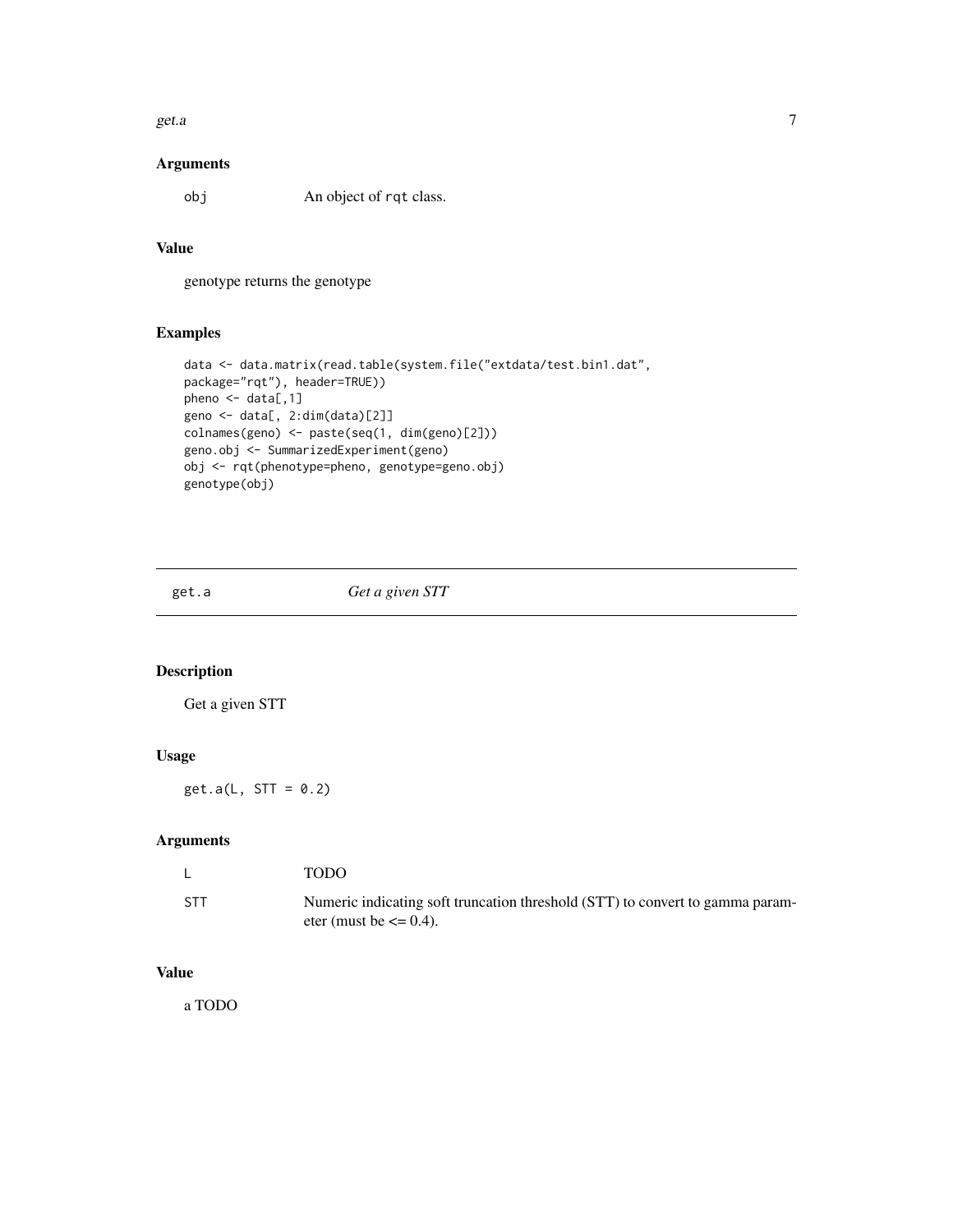<span id="page-7-0"></span>

This function performs an access to phenotype

A phenotype accessor

# Usage

phenotype(obj)

## S4 method for signature 'rqt' phenotype(obj)

#### Arguments

obj An object of rqt class.

#### Value

phenotype returns the phenotype

#### Examples

```
data <- data.matrix(read.table(system.file("extdata/test.bin1.dat",
package="rqt"), header=TRUE))
pheno \leq data[,1]
geno <- data[, 2:dim(data)[2]]
colnames(geno) <- paste(seq(1, dim(geno)[2]))
geno.obj <- SummarizedExperiment(geno)
obj <- rqt(phenotype=pheno, genotype=geno.obj)
phenotype(obj)
```

| preprocess |       |  |  | Preprocess input data with Principal Component Analysis method |  |
|------------|-------|--|--|----------------------------------------------------------------|--|
|            | (PCA) |  |  |                                                                |  |

# Description

Preprocess input data with Principal Component Analysis method (PCA)

#### Usage

```
preprocess(data, pheno = NULL, method = "pca", reg.family = "binomial",
  scaleData = FALSE, cumvar.threshold = 75, out.type = "D",
 penalty = 0.001, verbose = FALSE)
```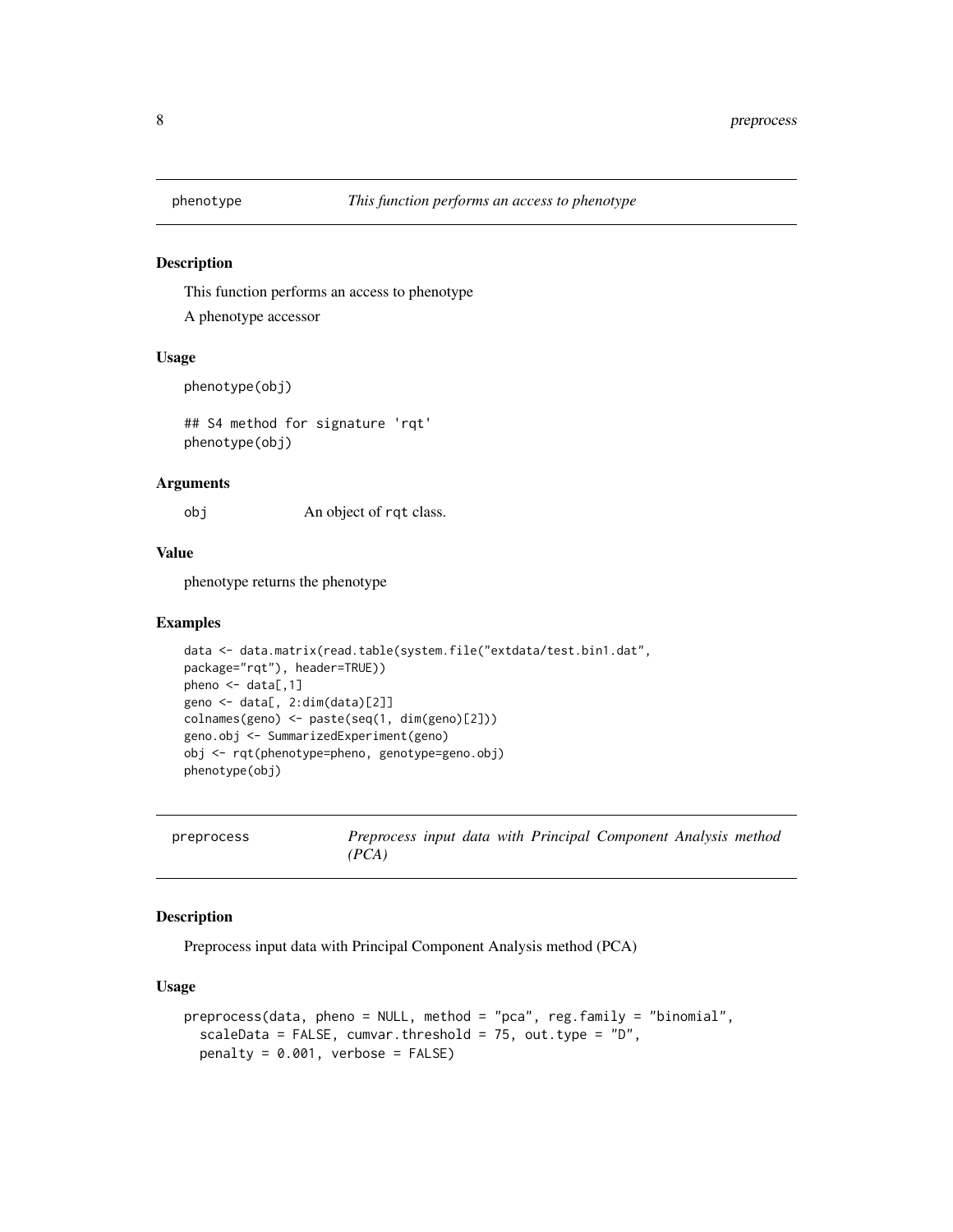#### <span id="page-8-0"></span>results and the contract of the contract of the contract of the contract of the contract of the contract of the contract of the contract of the contract of the contract of the contract of the contract of the contract of th

# Arguments

| data             | An input matrix with values of independent variables (predictors).                              |  |  |
|------------------|-------------------------------------------------------------------------------------------------|--|--|
| pheno            | A phenotype - column-vector, needed for LASSO/ridge and NULL by default.                        |  |  |
| method           | A dimensionality reduction method. Default: pca.                                                |  |  |
| reg.family       | A regression family. Default: "binomial".                                                       |  |  |
| scaleData        | A logical variable, indicates wheither or not scaling should be performed. De-<br>fault: FALSE. |  |  |
| cumvar.threshold |                                                                                                 |  |  |
|                  | A threshold value for explained variance. Default: 75                                           |  |  |
| out.type         | An output (phenotype) type. Default: "D"                                                        |  |  |
| penalty          | Value of penalty parameter for LASSO/ridge regression. Default: 0.001                           |  |  |
| verbose          | Indicates verbosing output. Default: FALSE.                                                     |  |  |

# Value

A list of one: "S" - a data frame of predictor values.

| results | This function performs an access to covariates |  |
|---------|------------------------------------------------|--|
|         |                                                |  |

# Description

This function performs an access to covariates

An accessor to results

# Usage

```
results(obj)
```
## S4 method for signature 'rqt' results(obj)

# Arguments

obj An object of rqt class.

# Value

results returns the results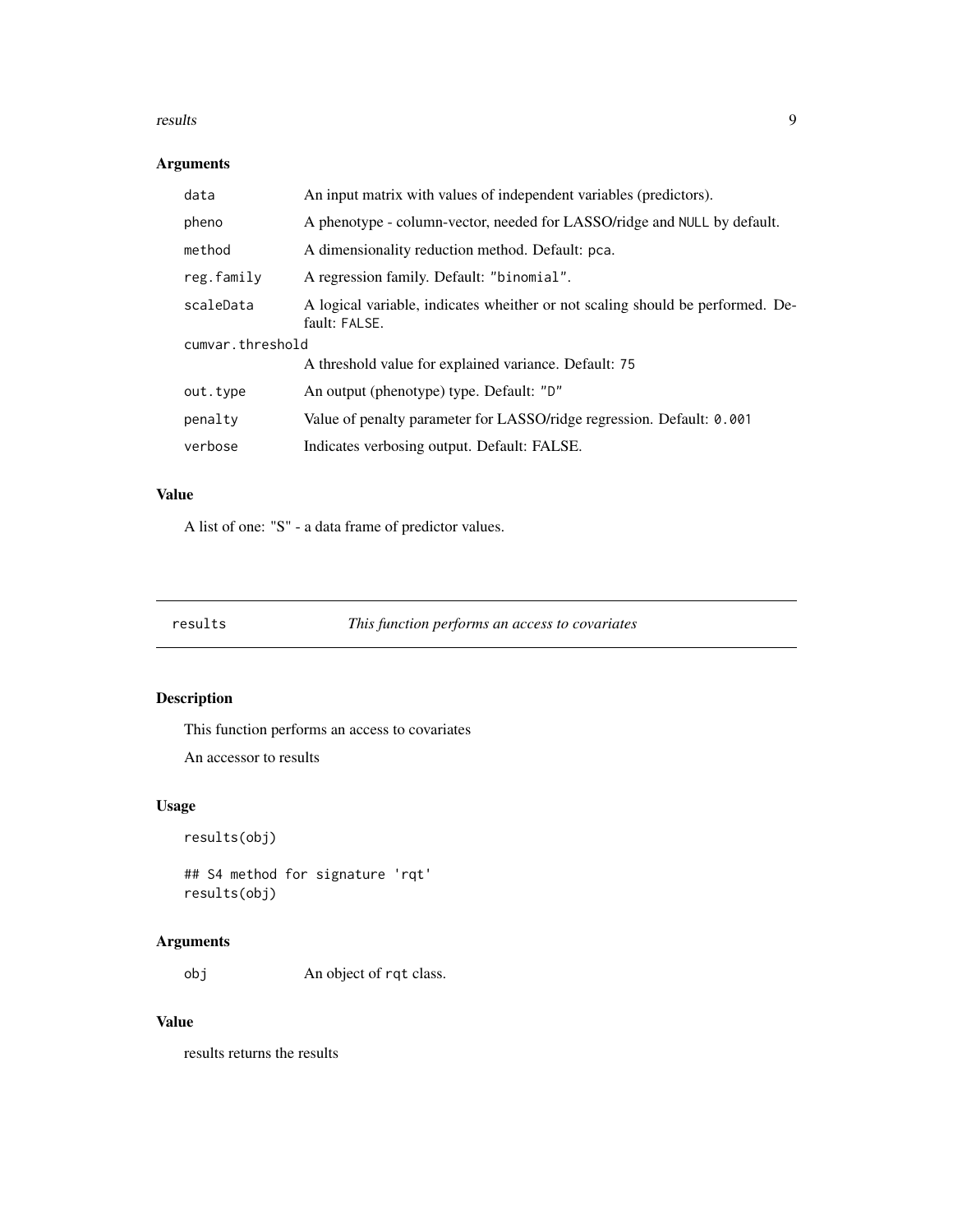# Examples

```
data <- data.matrix(read.table(system.file("extdata/test.bin1.dat",
package="rqt"), header=TRUE))
pheno \leq data[,1]
geno <- data[, 2:dim(data)[2]]
colnames(geno) <- paste(seq(1, dim(geno)[2]))
geno.obj <- SummarizedExperiment(geno)
obj <- rqt(phenotype=pheno, genotype=geno.obj)
res <- geneTest(obj, method="pca", out.type = "D")
results(res)
```
#### rqt *The rqt class constructor*

# Description

This function generates rqt class objects

# Usage

```
rqt(phenotype = NULL, genotype = NULL, covariates = NULL,
  results = NULL)
```
#### Arguments

| phenotype  | Phenotype (a vector of length N, where N - number of individuals).                                                                                                    |
|------------|-----------------------------------------------------------------------------------------------------------------------------------------------------------------------|
| genotype   | Genotype - an object of class Summarized Experiment. Should contain one<br>assay (matrix, N by M where N - number of individuals, M - number of genetic<br>variants). |
| covariates | Covariates, a data frame N by K where N - number of individuals, K - number of<br>covariates                                                                          |
| results    | A list of two: test statistics: (Q1, Q2, Q3), p-values: (p1. Q1, p2. Q2, p3. Q3)                                                                                      |

# Value

Object of class rqt

#### Examples

```
data <- data.matrix(read.table(system.file("extdata/test.bin1.dat",
package="rqt"), header=TRUE))
pheno \leq data[,1]
geno <- data[, 2:dim(data)[2]]
colnames(geno) <- paste(seq(1, dim(geno)[2]))
geno.obj <- SummarizedExperiment(geno)
obj <- rqt(phenotype=pheno, genotype=geno.obj)
print(obj)
```
<span id="page-9-0"></span> $10$  rqt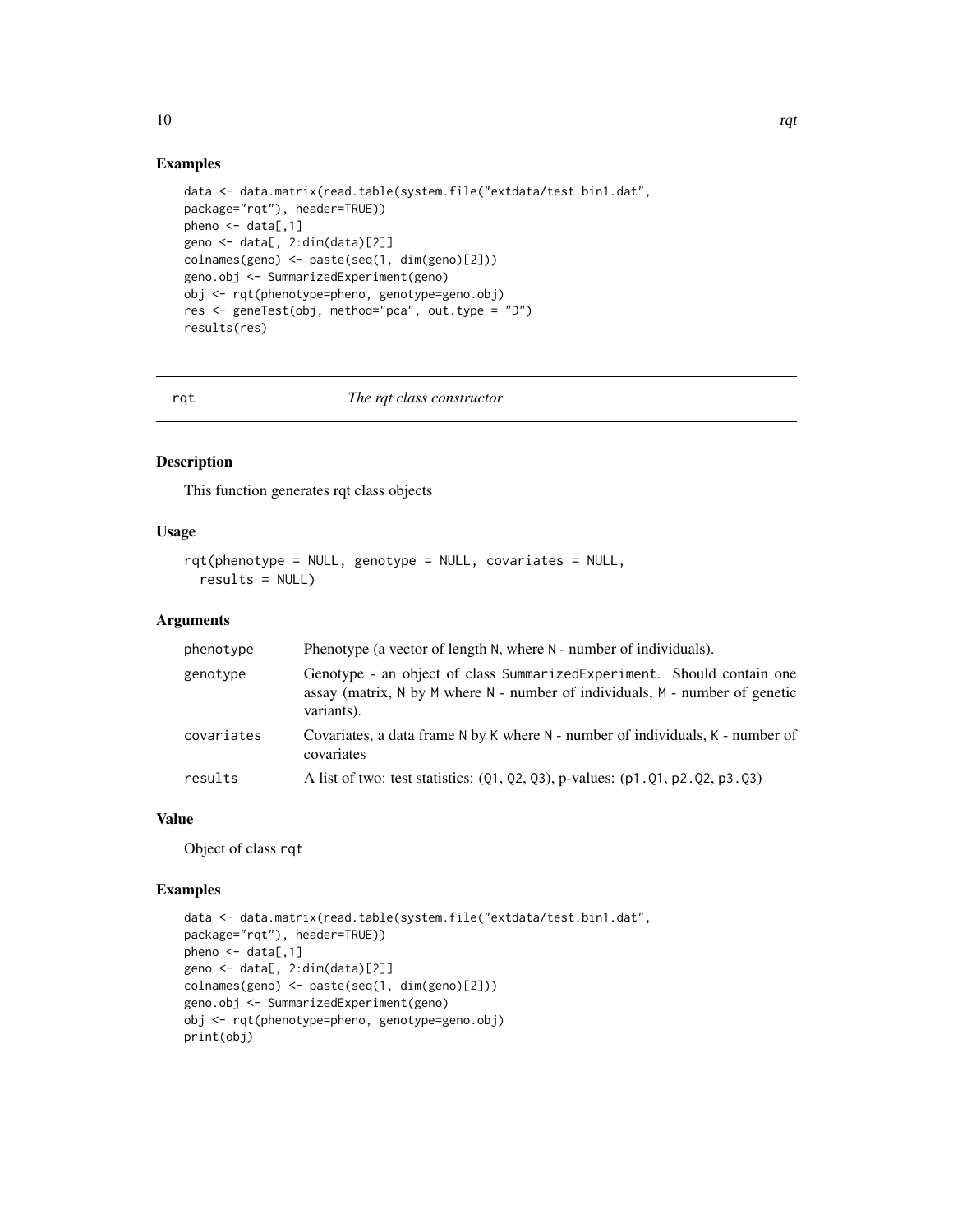<span id="page-10-0"></span>

This class stores parameters and results of the rtq algorithms

#### Slots

phenotype: Phenotype (a vector of length N, where N - number of individuals). genotype: Genotype - an object of class SummarizedExperiment. Should contain one assay (matrix, N by M where N - number of individuals, M - number of genetic variants). covariates: data frame N by K where N - number of individuals, K - number of covariates) results: A list of two: test statistics (Q1, Q2, Q3), p-values (p1.Q1, p2.Q2, p3.Q3)

rqt-general *General functions of* rqt *such as accessors and printing.*

#### Description

Common methods for class rqt. This document lists a series of basic methods for the class rqt

#### Details

Common methods for class rqt

simple.multvar.reg *Applies linear of logistic regregression to the data.*

# Description

Applies linear of logistic regregression to the data.

# Usage

```
simple.multvar.reg(null.model, Z, verbose = FALSE)
```
#### Arguments

| null.model | A fitted null model                         |
|------------|---------------------------------------------|
|            | A genotype matrix                           |
| verbose    | Indicates verbosing output. Default: FALSE. |

# Value

A list of two: "S" - a dataframe with predictors and "fit" - an object returned by "glm" function.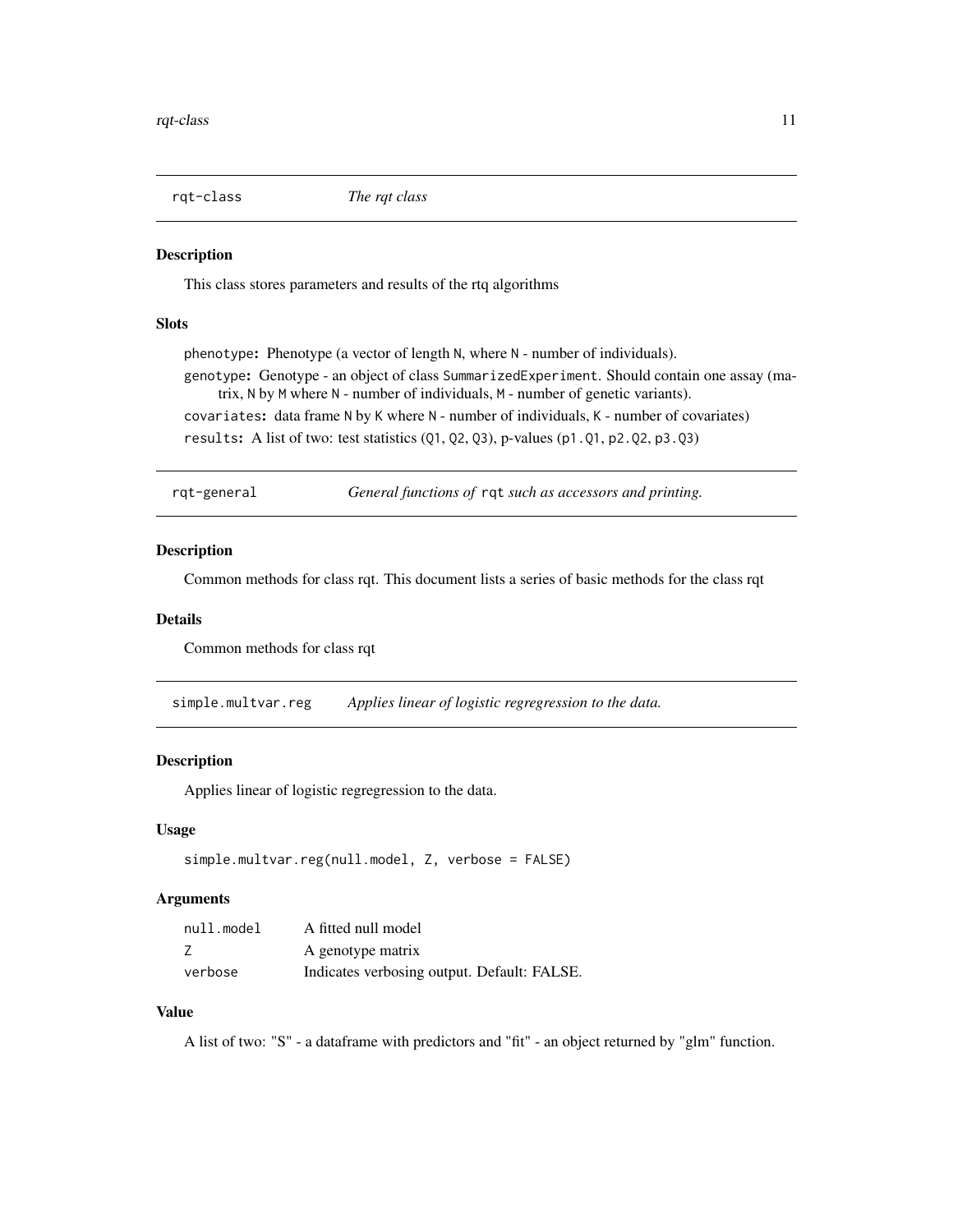<span id="page-11-0"></span>

vcov\_ridge: returns variance-covariance matrix and standard deviation for ridge/LASSO regression object

# Usage

vcov\_ridge(x, y, rmod, verbose = FALSE)

# Arguments

| x       | Genotype matrix                             |
|---------|---------------------------------------------|
| У       | Phenotype                                   |
| rmod    | Ridge/LASSO regression object               |
| verbose | Indicates verbosing output, Default: FALSE. |

# Value

list(vcov, se). vcov: variance-covariance matrix; se: standard deviation